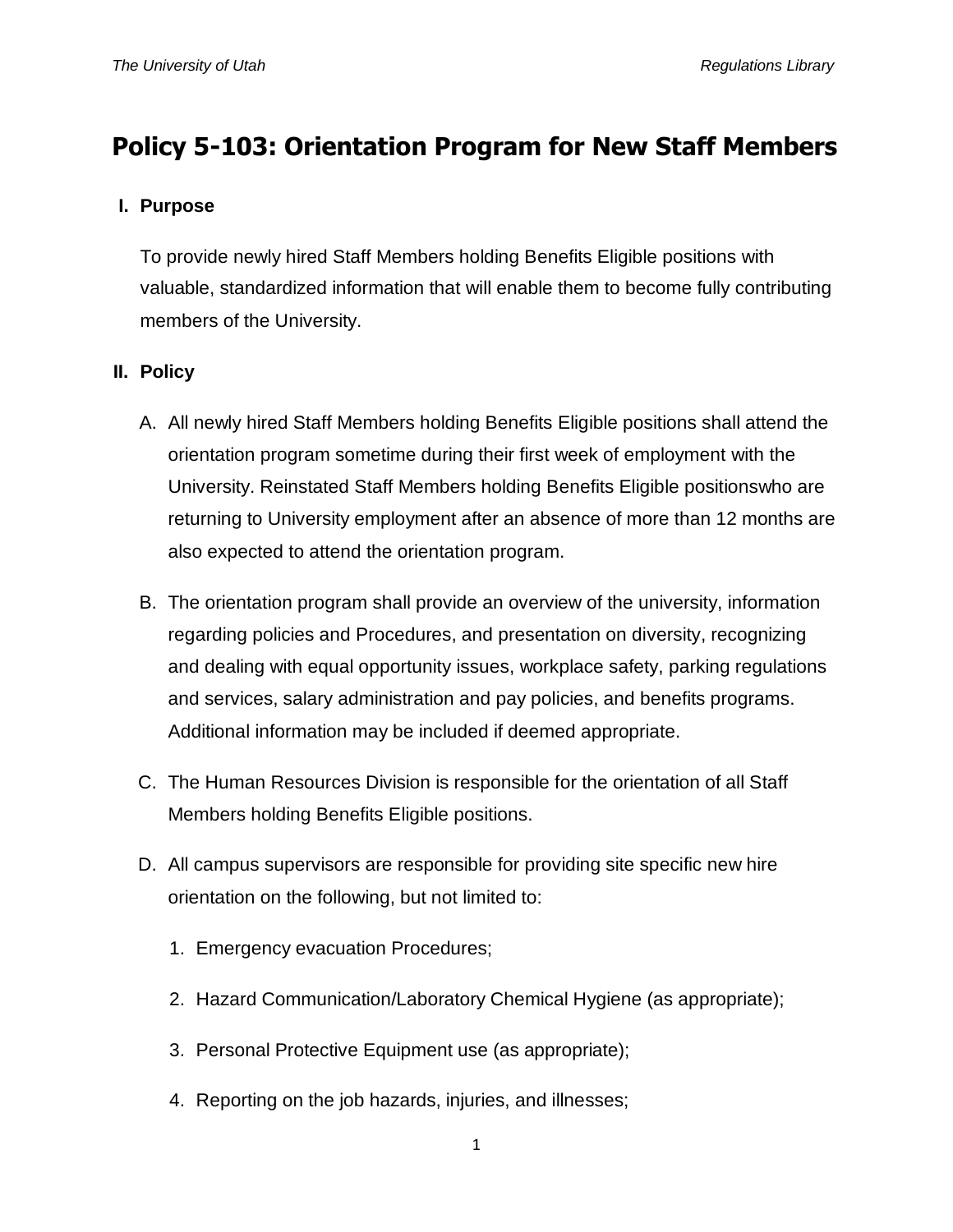5. Work rules specific to the work unit.

#### **III. Procedure**

A. Newly hired and reinstated Staff Members holding Benefits Eligible positions will be scheduled for orientation by the appropriate human resources administration office. Special arrangements will be made for Staff Members holding Benefits Eligible positions working in "off-site" locations.

*[Note: Parts IV-V of this Regulation (and all other University Regulations) are Regulations Resource Information – the contents of which are not approved by the Academic Senate or Board of Trustees, and are to be updated from time to time as determined appropriate by the cognizant Policy Officer and the Institutional Policy Committee, as per Policy 1-001 and Rule 1-001.]*

## **IV. Contacts**

The designated contact officials for this Policy are:

- A. Policy Owner (primary contact person for questions and advice): Director of Employee Services for Human Resources
- B. Policy Officer: Chief Human Resource Officer

These officials are designated by the University President or delegee, with assistance of the Institutional Policy Committee, to have the following roles and authority, as provided in University Rule 1-001:

*"A 'Policy Officer' will be assigned by the President for each University Policy, and will typically be someone at the executive level of the University (i.e., the President and his/her Cabinet Officers). The assigned Policy Officer is authorized to allow exceptions to the Policy in appropriate cases.... "*